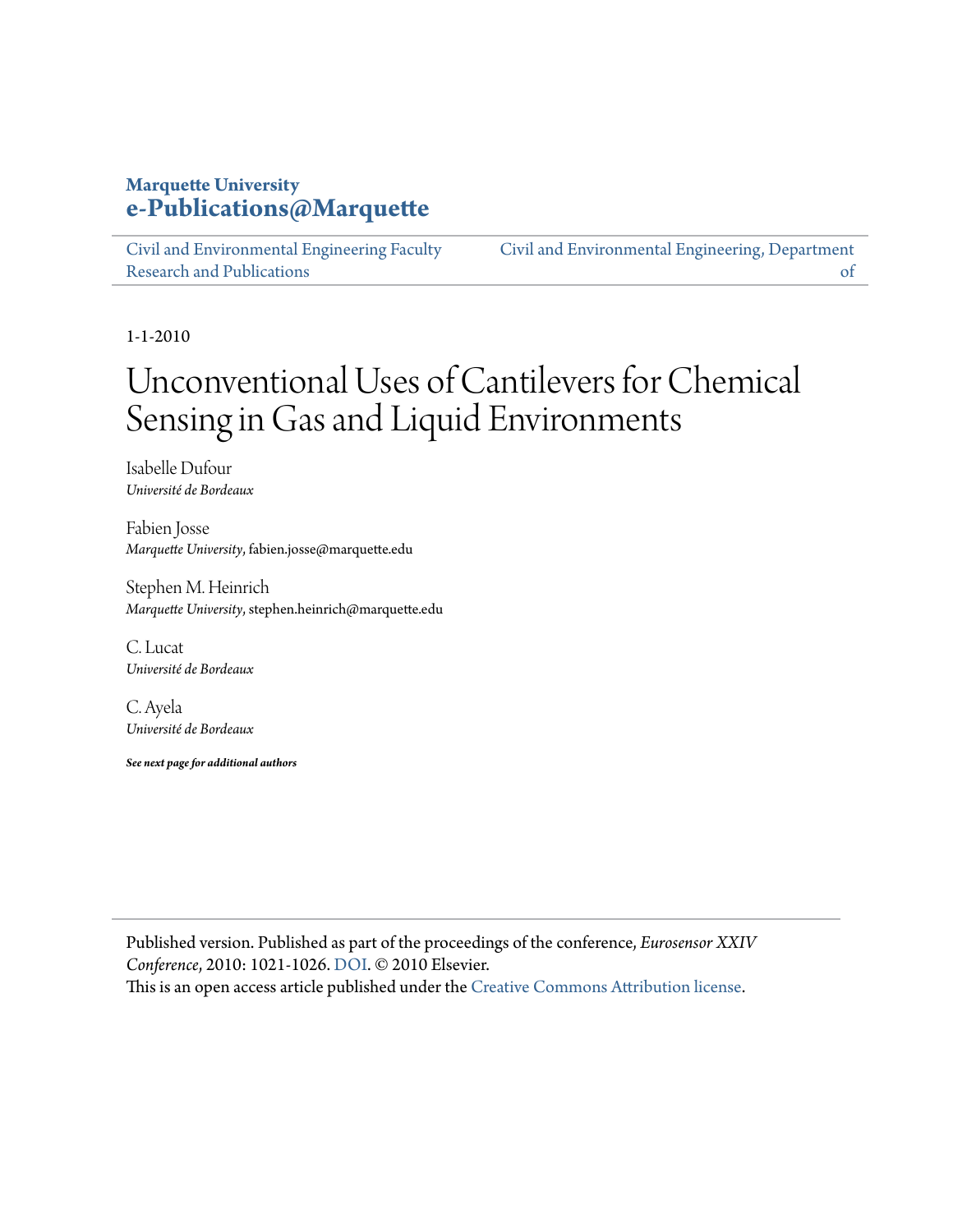# **Authors**

Isabelle Dufour, Fabien Josse, Stephen M. Heinrich, C. Lucat, C. Ayela, F. Ménil, and Oliver Brand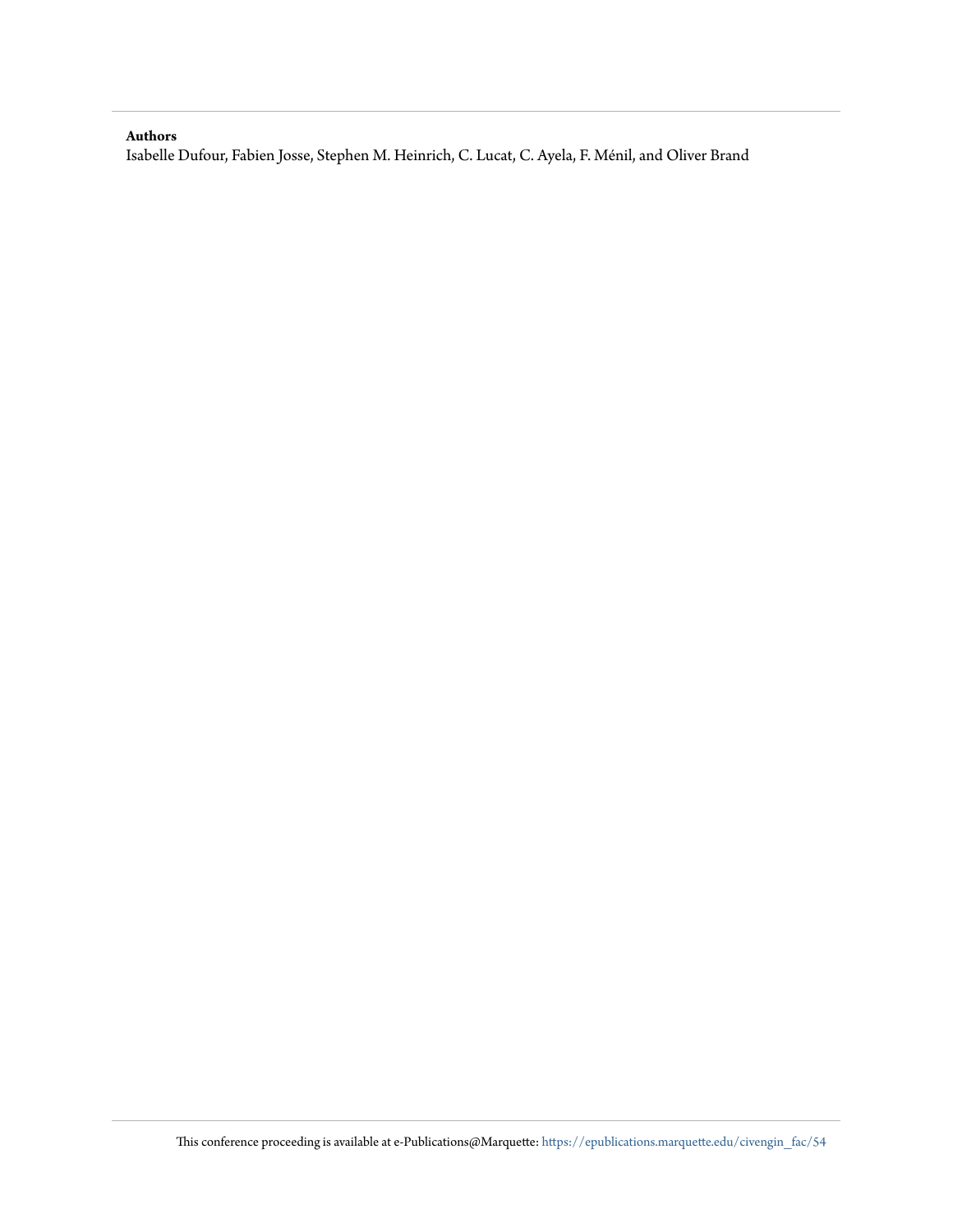

Available online at www.sciencedirect.com



Procedia Engineering 5 (2010) 1021–1026

**Engineering** 

**Engineering** www.elsevier.com/locate/procedia

**Procedia** 

# Proc. Eurosensors XXIV, September 5-8, 2010, Linz, Austria

# Unconventional uses of cantilevers for chemical sensing in gas and liquid environments

I. Dufour<sup>a</sup>\*, F. Josse<sup>b</sup>, S. Heinrich<sup>b</sup>, C. Lucat<sup>a</sup>, C. Ayela<sup>a</sup>, F. Ménil<sup>a</sup>, O. Brand<sup>c</sup>

<sup>a</sup> Université de Bordeaux, Laboratoire IMS, 351 Cours de la Libération, 33405 Talence Cedex, France<br><sup>b</sup> Marguetta Hajoratio, Milwaukee, WI 53201, 1991, USA  *Marquette University, Milwaukee, WI 53201-1881, USA c School of Electrical and Computer Engineering, Georgia Institute of Technology, Atlanta, GA 30332, USA* 

# **Abstract**

Microcantilevers used as (bio)chemical sensors are usually coated with a chemically sensitive layer. The coated devices operate either in a static bending regime or in a dynamic flexural mode. While the coated devices operate generally well in both the static and dynamic mode, they do suffer from certain shortcomings depending on the medium of operation and the application, including lack of selectivity and of reversibility of the sensitive coating and a reduced quality factor due to the surrounding medium. In particular, the performance of microcantilevers excited in their standard out-of-plane dynamic mode drastically decreases in viscous liquid media. Moreover, the responses of coated cantilevers operating in the static bending mode are often difficult to interpret. To resolve those performance issues, unconventional uses of microcantilever are reviewed in this paper, which consist of the use of the dynamic mode without sensitive coating, the use of in-plane (flexural and longitudinal) vibration modes in liquid media, and fully accounting for the viscoelastic effects of the coatings in the static mode of operation. The advantages and drawbacks of these unconventional uses of microcantilevers for chemical sensing in gas and liquid environments are discussed.

© 2010 Published by Elsevier Ltd. Open access under CC BY-NC-ND license.

*Keywords:* Cantilever, chemical detection, resonant sensor, in-plane mode, viscoelasticity, static mode

# **1. Introduction**

In recent years, interest in microcantilever-based chemical and bio-chemical sensing systems has risen due to their projected high sensitivity [1-5]. The large ratio of surface area to volume makes the microcantilever extremely sensitive to surface processes. For (bio)chemical detection, the microcantilever is usually coated with a (bio)chemically sensitive layer that aims to selectively sorb the analyte or molecule of interest. The sorbed substances can then be detected by monitoring either the resonant frequency (dynamic mode) or the quasi-static deflection (static mode). In the case of dynamic mode operation, the change in mass associated with the sorption of analytes into the sensitive coating causes a shift in resonant frequency, which may be correlated to the ambient

<sup>\*</sup> Corresponding author. Tel.: +33-5-4000-6554; fax: +33-556 37 15 45. *E-mail address*: isabelle.dufour@ims-bordeaux.fr.

<sup>1877-7058</sup>  $\circled{c}$  2010 Published by Elsevier Ltd. Open access under CC BY-NC-ND license. doi:10.1016/j.proeng.2010.09.283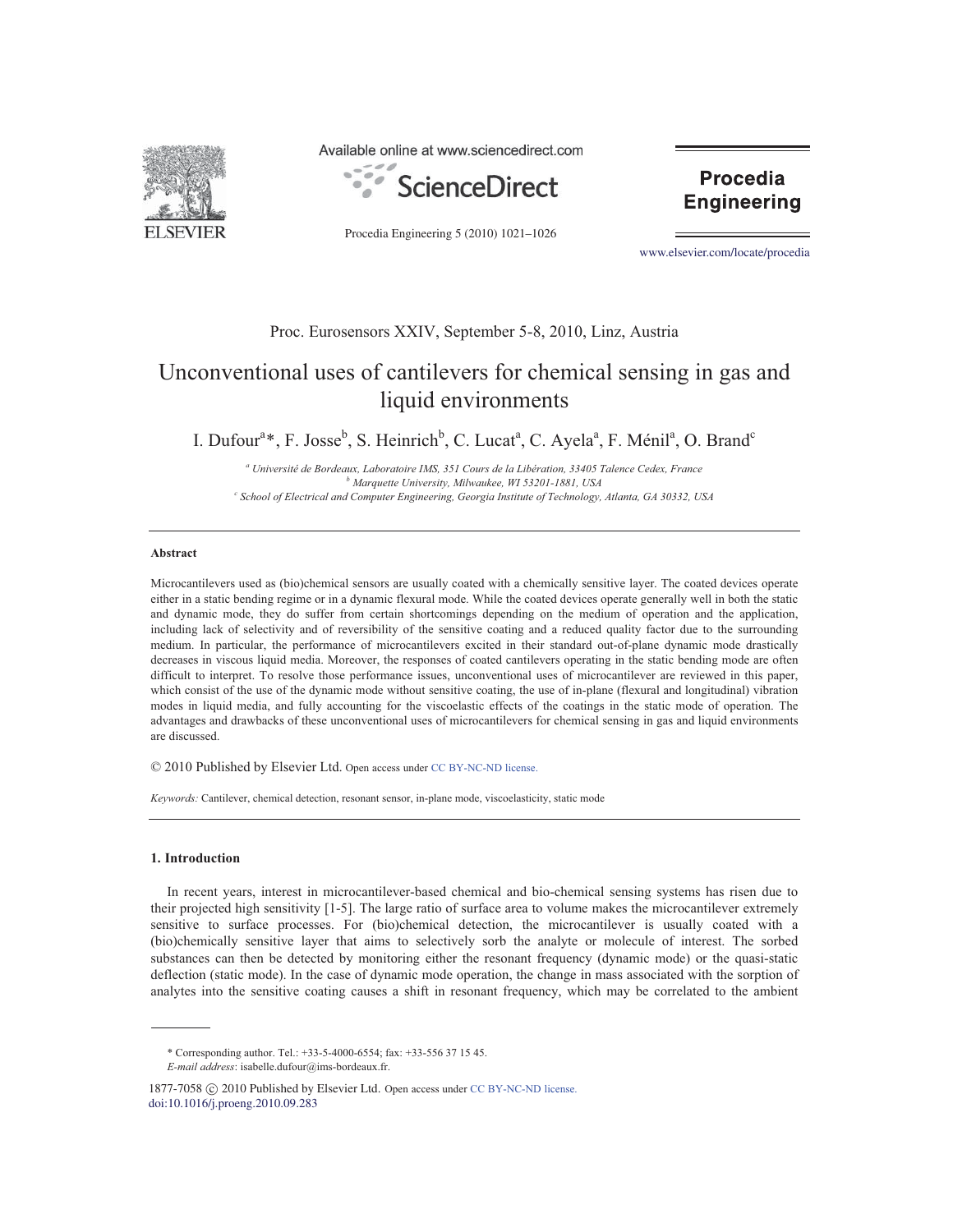concentration of the target substance. For static-mode operation, the sorption of analytes causes a cantilever deflection that is induced by the tendency of the sensitive coating to expand (or contract) upon analyte sorption.

While such cantilever-based sensors generally operate relatively well, they have shortcomings depending on the medium of operation and the application. The main performance issues can be summarized as follows:

- *Drawbacks due to the sensitive coating:* In addition to being subjected to environmental effects including temperature, humidity and aging effects, most chemically sensitive coatings, often polymers, only show partial selectivity to various analytes. Ideal selectivity is often achieved at the expense of reversibility. Moreover, the limited long-term stability of the coatings and the resulting aging affect the reliability of the sensor.
- *Drawbacks of the commonly used flexural out-of-plane dynamic mode in liquid media:* Dynamically excited microcantilevers are well suited for operation in low-viscosity media such as air. Their usefulness as a sensing platform is limited when operating in viscous liquid media. This is due to the large decrease in the device's quality factor caused by the additional viscous losses in the fluid. While the viscous damping reduces the quality factor the effective displaced fluid mass causes a significant decrease in the resonant frequency. The result is a decrease in the device sensitivity as well as an increase in the system's susceptibility to frequency noise, thus raising the sensor's detection limit. It is noted that the sensitivity of the sensors in dynamic mode increases with the resonant frequency, whereas the quality factor *Q* of the resonance mode influences the sensor resolution.
- *Drawbacks due to the interpretation of the static mode responses:* In static mode operation, polymer-coated microcantilevers may exhibit either a monotonic transient response or a response with overshoots [6]. Such differences in the sensor response make it difficult to easily interpret the measurements, analyze and predict the sensor's response, and perform signal processing for rapid and error free detection of chemical analytes.

In the present paper, we will review unconventional uses of microcantilevers as chemical sensors to solve some of the performance issues and avoid associated drawbacks. To eliminate problems associated with the sensitive coatings, an alternative method to detect and quantify chemical species without sensitive coating in certain applications will be presented (section 2). To resolve the drawbacks associated with the commonly used flexural out-of-plane dynamic mode in viscous liquid media, the characteristics of alternative vibrating modes, such as the in-plane (flexural and longitudinal) vibrating modes, will be described (section 3). Finally, an interpretation of the static-mode cantilever response taking into account the viscoelasticity of the sensitive coatings will be introduced in section 4.

# **2. Uncoated microcantilever-based chemical sensors operating in dynamic mode**

## *2.1. Basic equation for dynamic mode operation*

When a microcantilever vibrates in a viscous fluid (gas or liquid), the fluid offers resistance to the motion. The force per unit length,  $F_{fluid}$ , which is the consequence of all normal and tangential stresses (hydrodynamic pressure and viscous shear) exerted by the fluid on all the surfaces of the cantilever, can be written in the frequency domain (underlined notation) as [7]:

$$
F_{\text{fluid}} = -j\omega_{g_1}(\omega, x) \underline{w}(\omega, x) + \omega^2 \underline{g_2}(\omega, x) \underline{w}(\omega, x)
$$
 (1)

where *x* is the longitudinal coordinate,  $\omega$  the radial frequency of the vibration,  $w(\omega, x)$  the microcantilever deflection, and  $g_1$  and  $g_2$  are functions specific to the fluid properties and the microcantilever cross-sectional geometry.

The fluid effects (viscous and inertial) influence the dynamic response of the beam, in particular, the resonant frequency  $f_r$  and the quality factor associated with viscous losses,  $Q_{\text{visc}}$ , as [8, 9]:

$$
f_r = f_{0,vac} \frac{1}{\sqrt{1 + L g_2/m}} \sqrt{1 - \frac{1}{2Q^2}}
$$
 (2)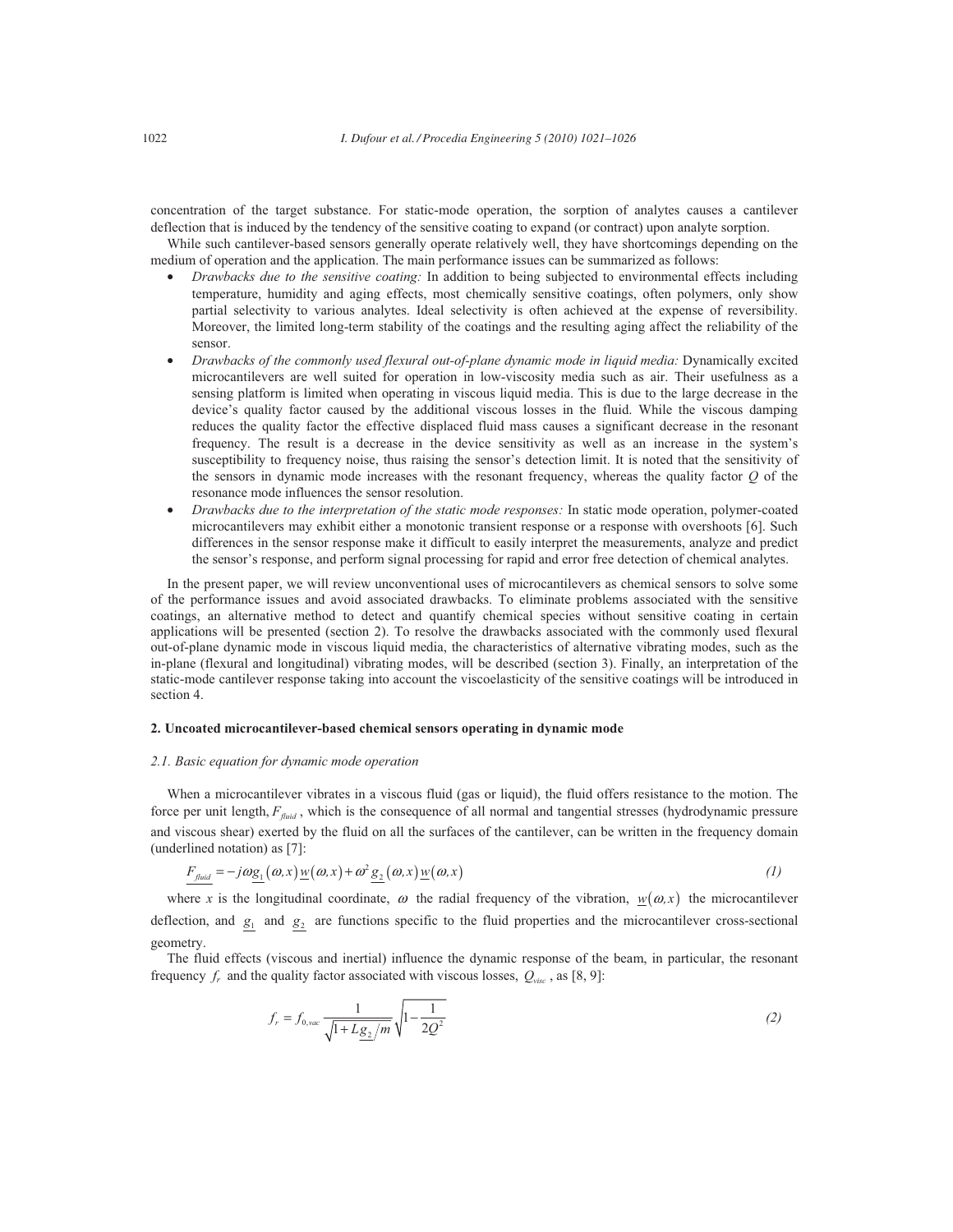*I. Dufour et al. / Procedia Engineering 5 (2010) 1021–1026* 1023

$$
Q_{\text{visc}} = \frac{2\pi\sqrt{1 + Lg_2/m}}{Lg_1/m} f_{0,\text{vac}}
$$
 (3)

where  $f_{0, vac}$  is the undamped natural frequency of the microcantilever in vacuum,  $Q$  is the total quality factor of the cantilever/fluid system (incorporating all losses), *m* is the microcantilever mass and *L* is the microcantilever length.

The above equations illustrate the fact that in the general case of dynamic mode operation of a microcantilever, the resonant frequency depends on the fluid properties via the terms  $g_1$  and  $g_2$ . Such dependency can be used to quantify the fluid, thus eliminating the need for a chemically sensitive coating.

#### *2.2. Gas detection in binary mixture*

Using the previous equations, analytical expressions for the relative frequency shift due to small changes in both mass density and viscosity of the fluid can be obtained. In the case of different binary mixtures ( $He/N_2$ ,  $CO_2/N_2$ ) and  $H_2/N_2$ ), it has been shown that the predominant effect for the change in the microcantilever resonant frequency is due to the gas mass density variation [10]. The developed theory also allows to optimize the cantilever geometry with respect to the sensor sensitivity. In particular, the relative frequency shift due to the mass density of the gas increases with the ratio of the microcantilever width to the microcantilever thickness. Examples for the detection of hydrogen in air and carbon dioxide in nitrogen using silicon cantilevers with electromagnetic actuation and piezoresistive measurements are presented in Fig 2. The silicon cantilever has a length of 2mm, a width of 400μm and a thickness of 15μm. The resonance frequency of the uncoated sensor is approximately 5kHz.



Fig. 2. Example of (a) detection of hydrogen in air and (b) carbon dioxide in nitrogen with an uncoated 2000 x 400 x 15μm<sup>3</sup> silicon cantilever

Compared to classical resonant microcantilever-based chemical sensors with sensitive coatings, the uncoated microsensors exhibit shorter response times because there is no analyte diffusion into the coating affecting the sensor response. Moreover, the absence of the sensitive coating leads to a more reliable and reversible behavior because there is no significant absorption and desorption phenomenon. The above results indicate that uncoated microsensors may serve as viable devices for the detection of specific concentrations of one gas in a binary mixture. The sensitivity and resolution of such sensors will be larger for those cases in which the difference between the mass densities of the two gases is higher. The major drawback of such sensor is that there is no intrinsic selectivity, thus these sensors can only be used for monitoring in environments where it is known that only one gas concentration can vary.

# **3. In-plane vibration modes in liquid media**

From equation 2, it can be seen that the decrease of the resonant frequency when the microcantilever is immersed in a fluid is essentially due to the mass effect  $g_2$ ; this effect can be minimized if the term  $g_2$  is small in liquid. On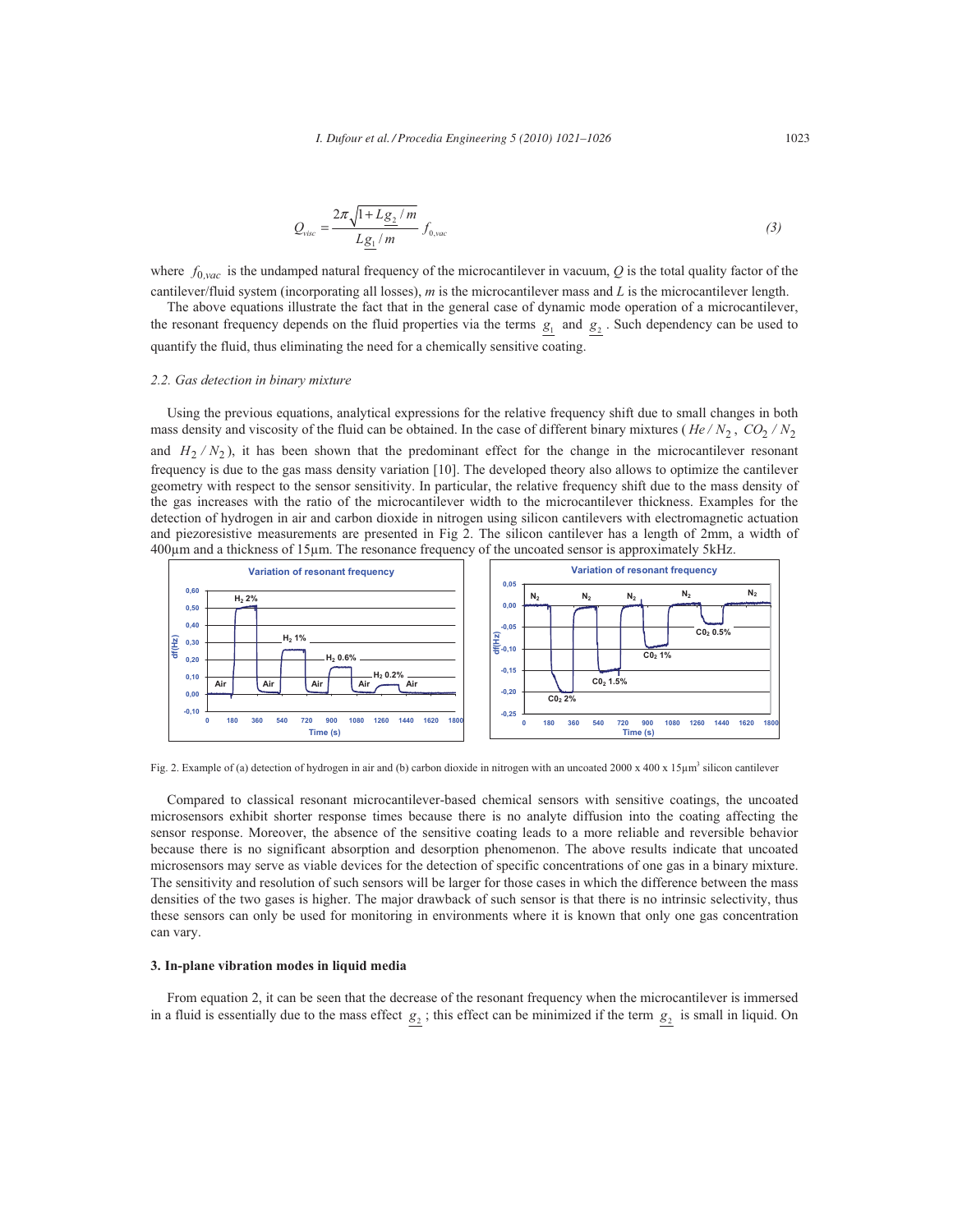the other hand, the strong decrease in the quality factor in liquid is due to the stronger influence of the viscous term  $g_1$  compared to the influence of the displaced fluid mass (term due to  $g_2$ ) in equation 3.

In order to limit the decrease of both the resonant frequency and the quality factor upon immersion in liquid media, alternative vibration modes that essentially shear the surrounding fluid rather than exerting normal stress on it have been studied and tested. In particular, two in-plane vibration modes (lateral flexural mode and elongation mode) have been theoretically studied [11, 12] in order to better understand the "intuitive" advantages offered by the in-plane mode of microcantilever-based sensors over their out-of-plane mode counterparts, as well as to quantify these advantages. Example measurements of the resonant frequency and quality factor associated with these two unconventional modes are presented in what follows.

# *3.1. In-plane (lateral) flexural mode*

Exciting the microcantilever in the in-plane flexural vibration mode (or lateral vibration) rather than the out-ofplane flexural mode would reduce the amount of fluid resistance (combined effects of fluid-related inertial and viscous forces), which could potentially improve the sensitivity and limit of detection of microcantilever-based chemical sensors. The characteristics of the in-plane flexural mode can be obtained by evaluating the hydrodynamic forces ( $g_1$  and  $g_2$ ) acting on a laterally vibrating microcantilever as a function of both Reynolds number (fluid properties) and cantilever aspect ratio (thickness over width). Obtaining the hydrodynamic forces allows for the resonant frequency and *Q*-factor to be investigated as functions of both beam geometry and medium properties [11]. Trends in these characteristics can be used to optimize device geometry and maximize the frequency stability in sensing applications.

Several cantilevers with widths of 45, 60, 75 and 90μm, lengths of 200, 400, 600, 800, 1000μm and thicknesses 8, 12μm, corresponding to in-plane resonance up to about 3MHz have been characterized in air and water. The modeling of the fluid interaction terms,  $g_1$  and  $g_2$ , for the lateral mode result in the resonant frequency being

proportional to  $b/L^2$  (where *b* is the cantilever width and *L* the cantilever length), the relative resonant frequency

shift from air to water being proportional to  $L/\sqrt{b}$  and the quality factor (in water) being proportional to  $\sqrt{b}/L$ 

[11, 14]. These results of the modeling are in agreement with measurements made on the different cantilever geometries considered. Moreover, for the first lateral flexural mode, these microcantilevers exhibit quality factor in air up to 4300 and up to 67 in water (which usually doesn't exceed 10 in water for out-of-plane modes). Moreover, the resonant frequencies of the in-plane mode are only lowered by 5% to 10% in water compared to the values in air, whereas this reduction is approximately 50% for the out-of-plane modes. These two characteristics of the lateral mode operation are promising for future detection in liquid media.

For the microcantilevers designed and fabricated for operation in lateral flexural vibration mode, thermal excitation and piezoresistive detection based both on diffused resistors have been chosen as driving and sensing mechanisms, respectively. The design of the actuation resistors and integrated Wheatstone bridge allow a more efficient excitation of the in-plane flexural mode than the more classical out-of-plane flexural mode [13]. It is noted that, for example, at a given driving voltage, the free-end vibration amplitude, measured using a Polytec MSA-500 laser vibrometer, is 118nm at the first transverse flexural resonant frequency whereas it is 750nm for the first lateral flexural resonant frequency.

#### *3.2. In-plane longitudinal mode*

For the same reason as noted in the previous section, the longitudinal (axial) mode may be of potential interest for detection in liquid media. To assess the characteristics of this mode, self-actuated resonant-microcantilevers based on a thick-film piezoelectric layer associated with two electrodes have been processed and tested. Screenprinted microcantilevers comprising Au/PZT/Au layers are partially released from an alumina substrate (Fig.3) using a sacrificial layer process [15].

Using an impedance analyzer (HP4194A), frequency spectra have been measured for three different cantilever geometries (piezoelectric layers of  $10x2x0.075mm^3$ ,  $8x2x0.075mm^3$  and  $6x1x0.075mm^3$  coated with 5-10µm thick symmetrical electrodes) in air and in various fluid with viscosities ranging from 1.55 to 300cP. Even though the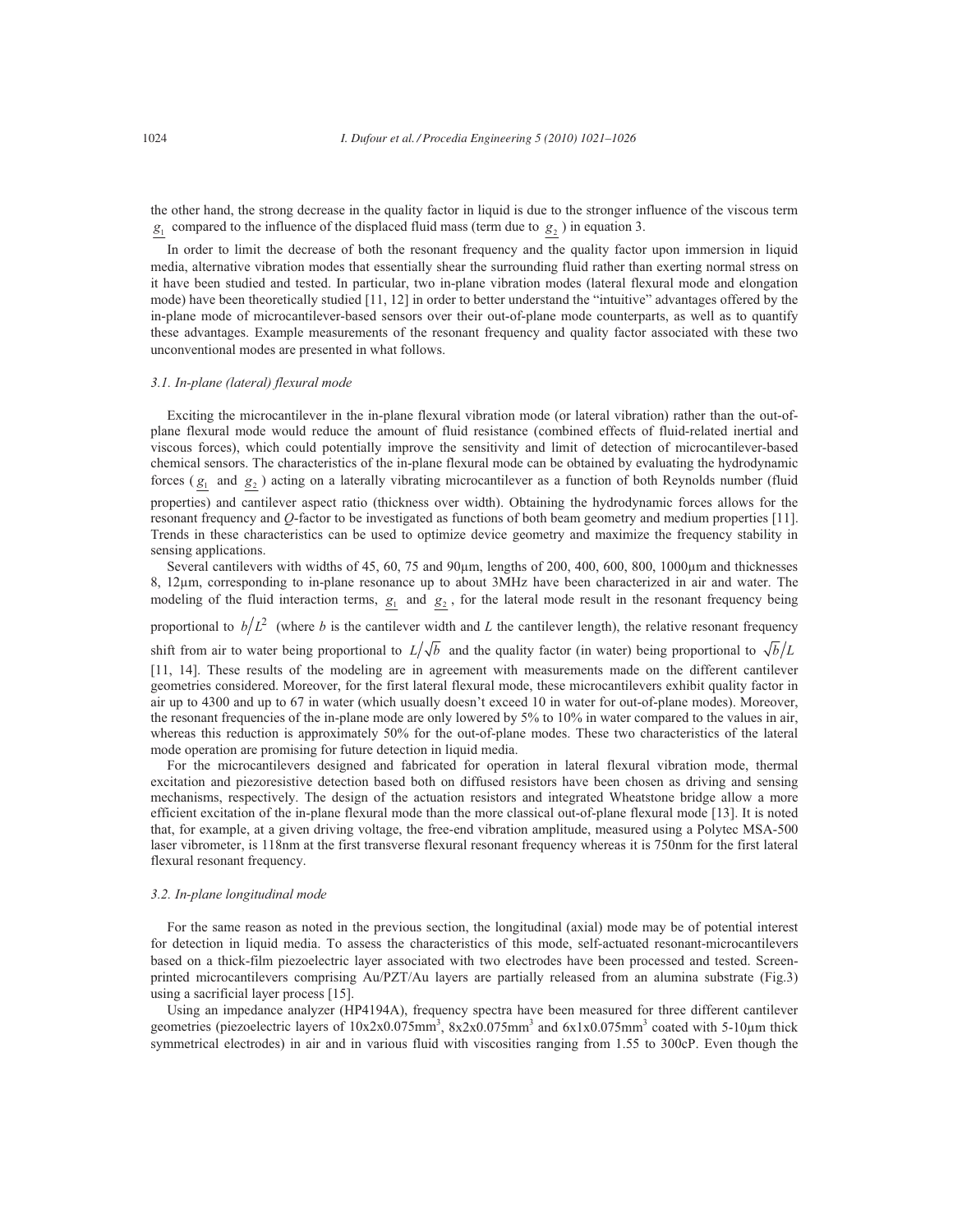quality factor in air is relatively low (probably due to internal mechanical losses and piezoelectric losses), ranging from 130 to 300, the quality factors in liquids are significantly higher compared to those of classical out-of-plane modes; the measured total quality factors for the three cantilever geometries range from 70 to 107, 41 to 51, and 20 to 22 for the 1.55, 20, and 300cP fluids, respectively. The decrease of the resonant frequency of the first longitudinal mode from air to dodecan (1.55cP) is only 1% and from air to 300cP silicone oil is a mere 2.8%.



Fig. 3. (a) Example of screen printed piezoelectric cantilever; (b) schematic of the longitudinal mode [12]

As was the case with lateral-mode silicon cantilevers having an integrated scheme for actuation and measurement, these thick film piezoelectric cantilevers actuated in the longitudinal mode and utilizing impedance measurement are promising in terms of sensitivity and limit of detection for (bio)chemical detection in liquid media.

# **4. Influence of the viscoelasticity of polymer coatings on static mode cantilever response**

A static-mode polymer-coated microcantilever undergoes a quasi-static deformation when analyte sorption causes either a change in the surface free energy (adsorption) or coating expansion (absorption). In either case, it is necessary to have an accurate model of the beam's deflection in order to design devices for high sensitivity, analyze and predict the sensor's response. The transient response in the static mode can be of various shapes when polymeric sensitive coatings are used, which include monotonic response and response with an overshoot. An analytical solution for predicting deflection and stress in a cantilever with viscoelastic coating when the coating is subjected to an exponential eigenstrain history (i.e., sorption-induced swelling strain) has been developed which provide an explanation for the different shapes observed in the transient responses [16]. The validation of this analytical model and its limitations has been made using finite element modeling [17].

Based on the results of the analytical model, an optimization of the choice of the mechanical viscoelastic properties of the polymer coating (instantaneous and asymptotic biaxial moduli and corresponding relaxation time) and of the coating thickness (determining the time constant of the chemical diffusion into the coating and then of the eigenstrain) can be envisaged in order to have larger transient deflection and an overshoot whose characteristics could possibly be used to perform more rapid chemical detection eliminating the need to wait for the steady state to be achieved. The reduction in detection time could be especially large in case of thick coatings and/or polymeric coatings that exhibit slow creep/relaxation.

# **5. Conclusion**

The limitations of classical microcantilever-based microsensors are essentially due to the low selectivity and reliability of the sensitive coating, the limitation of the dynamic mode in liquid media, and the difficulty in interpreting static-mode response. In the present paper, some alternative uses of microcantilevers as chemical sensors have been proposed. The feasibility of these unconventional uses has been confirmed by physical analytical modeling, in addition to experimental observations and/or numerical validation. These unconventional uses have some advantages (shorter response time, better reliability when sensitive coatings are not used, higher quality factor and resonant frequency in liquid for in-plane resonant modes (relative to the classical out-of-plane mode), and higher signal and shorter response time utilizing the overshoot phenomenon in the static mode). However, these advantages are accompanied by some drawbacks, including lack of selectivity when sensitive coatings are not employed and the difficulty in determining the viscoelastic properties of polymer coatings for static- mode